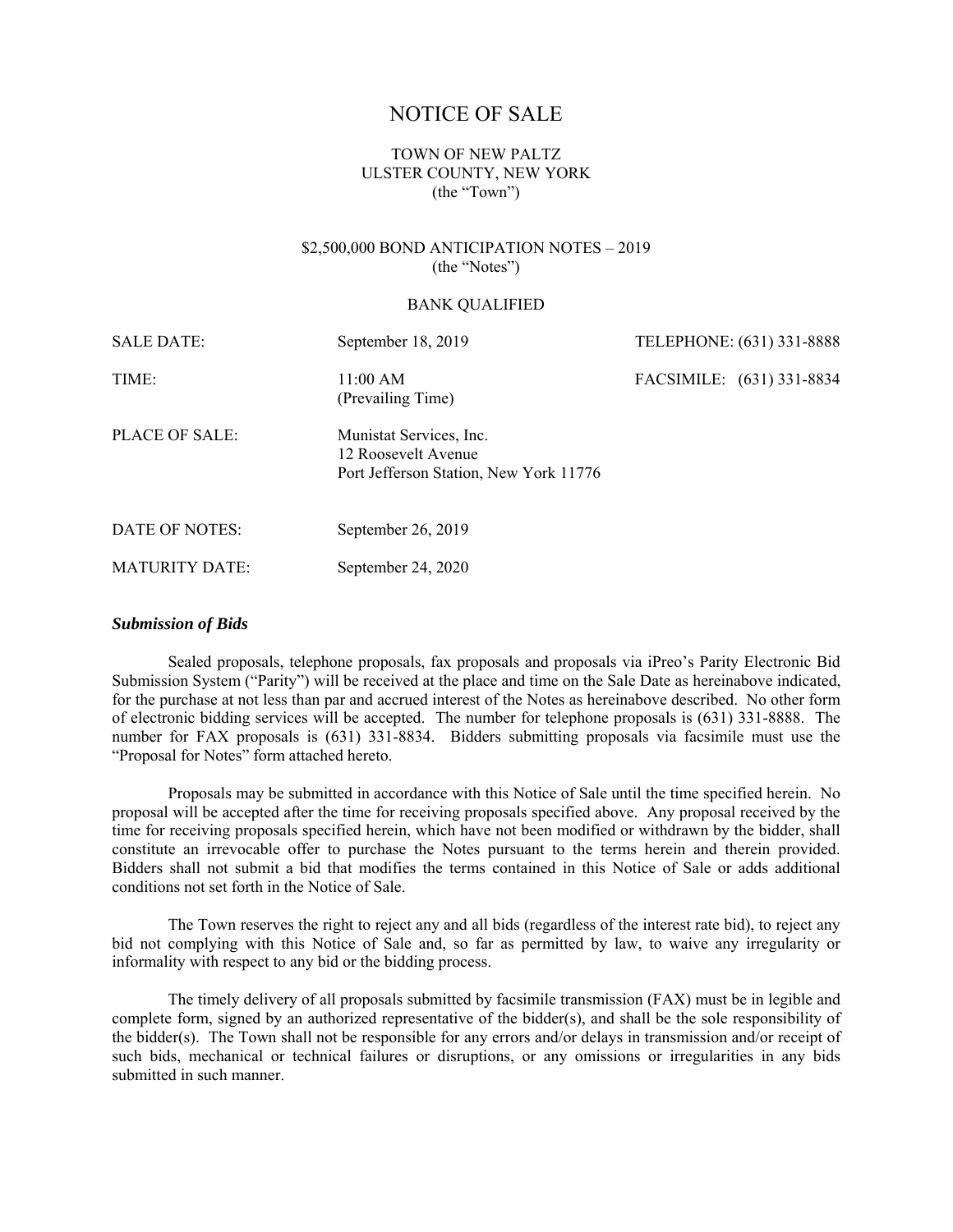Bids must be for all or a portion of the Notes (\$1,000,000 minimum) and must state in a multiple of one-hundredth or one-eighth of 1% a rate of interest per annum which such Notes shall bear. Interest will be calculated on the basis of a 30-day month and 360-day year. The Notes will not be subject to prior redemption.

## *Bidding using Parity*

Prospective bidders wishing to submit an electronic bid via Parity must be contracted customers of Parity. Prospective bidders who do not have a contract with Parity must call (212) 849-5021 to become a customer. By submitting an electronic bid for the Notes, a bidder represents and warrants to the Town that such bidder's bid for the purchase of the Notes is submitted for and on behalf of such prospective bidder by an officer or agent who is duly authorized to bind the bidder to a legal, valid and enforceable contract for the purchase of the Notes.

Each prospective bidder who wishes to submit electronic bids shall be solely responsible to register to bid via Parity. Each qualified prospective bidder shall be solely responsible to make necessary arrangements to access Parity for purposes of submitting its bid in a timely manner and in compliance with the requirements of this Notice of Sale. Neither the Town nor Parity shall have any duty or obligation to undertake such registration to bid for any prospective bidder or to provide or assure such access to any qualified prospective bidder, and neither the Town nor Parity shall be responsible for a bidder's failure to register to bid or for proper operation of, or have any liability for any delays or interruptions of, or any damages caused by Parity. The Town is using Parity as a communications mechanism, and not as the Town's agent, to conduct the electronic bidding for the Town's Notes. The Town is not bound by any advice or determination of Parity as to whether any bid complies with the terms of this Notice of Sale. All costs and expenses incurred by prospective bidders in connection with their registration and submission of bids via Parity are the sole responsibility of the bidders, and the Town is not responsible, directly or indirectly, for any such costs or expenses. If a prospective bidder encounters any difficulty in registering to bid, or submitting or modifying a bid for the Notes, it should telephone Parity and notify the Town's Municipal Advisor, Munistat Services Inc. at (631) 331-8888 (provided that the Town shall have no obligation to take any action whatsoever upon receipt of such notice).

If any provisions of this Notice of Sale shall conflict with information provided by Parity, as approved provider of electronic bidding services, this Notice of Sale shall control. Further information about Parity, including any fee charged, may be obtained from Parity at (212) 849-5021. The time maintained by Parity shall constitute the official time with respect to all bids submitted.

## *Payment and Security for the Notes*

Said Notes are general obligations of the Town and the faith and credit of such Town are pledged for payment of the principal of and interest on such Notes. All the taxable real property in said Town will be subject to the levy of ad valorem taxes, subject to certain statutory limitations imposed by Chapter 97 of the Laws of 2011, sufficient to pay the principal of and interest on the Notes. (See "*Tax Levy Limit Law*" in the Preliminary Official Statement of the Town dated September 10, 2019 (the "Preliminary Official Statement"), circulated in connection with the sale of the Notes, which shall be supplemented by the final official statement to be dated September 18, 2019 (the "Official Statement").

## *Award of Notes*

The Notes will be awarded and sold to the bidder(s) complying with the terms of sale and offering to purchase the Notes at the lowest net interest cost, and if two or more such bidders offer the same lowest net interest cost, and if all of said bidders offer the same net interest cost and, then to the one of said bidders selected by the Sale Officer by lot from among all said bidders.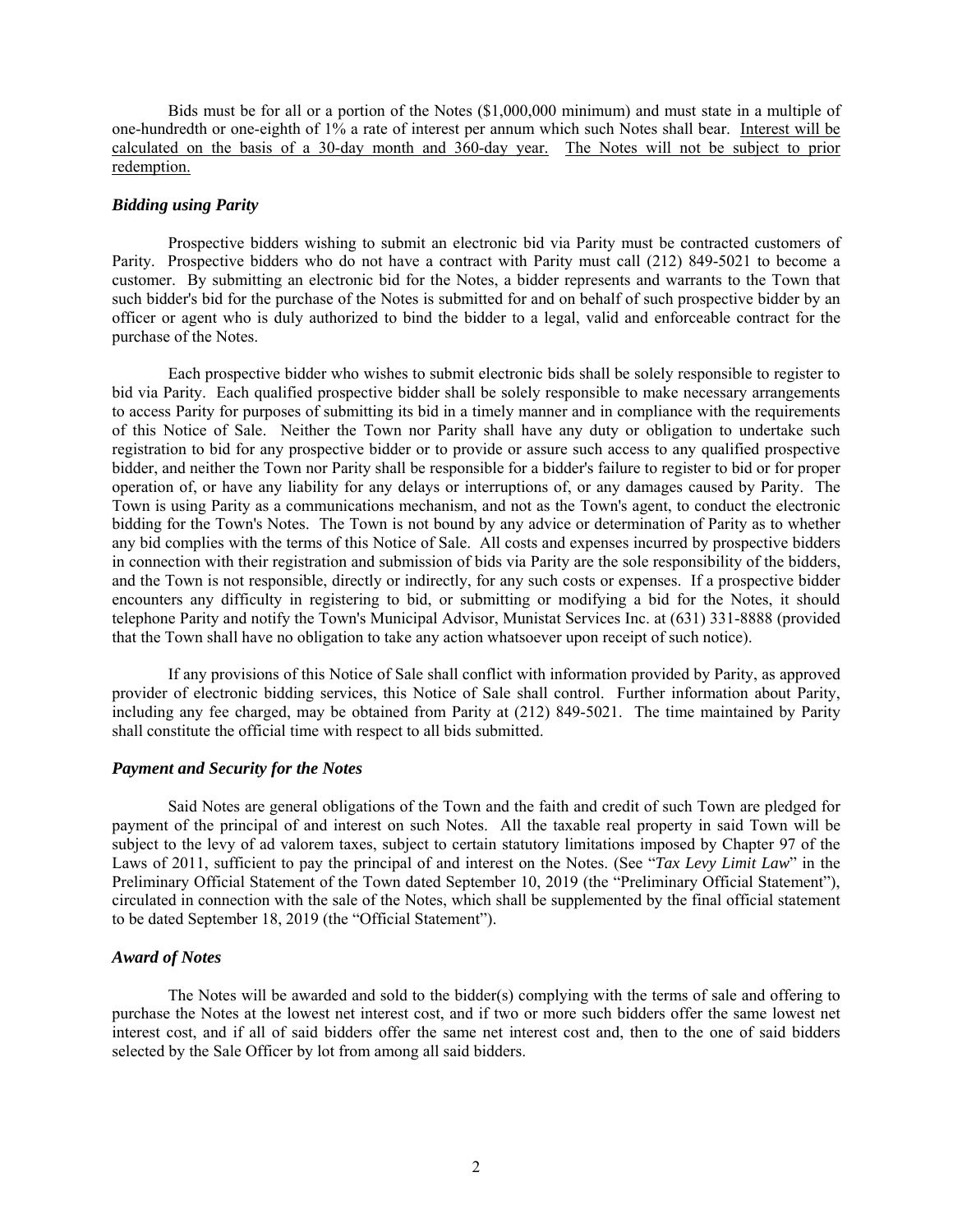The right is reserved by the Town to award to any bidder all or any part of the Notes which such bidder offers to purchase and, in the event of a partial award, the premium, if any, specified by such bidder will be pro-rated.

Award of the Notes is expected to be made promptly after opening of the bids, but the successful bidder(s) may not withdraw his/her proposal until after 3:00 o'clock P.M. (Prevailing Time) on the day of such bid opening and then only if such award has not been made prior to the withdrawal. The Notes will be delivered and shall be paid for on or about the Date of Notes at such place and on such business day and at such hour, as the Sale Officer and successful bidder(s) shall mutually agree.

## *Form of the Notes*

At the option of the purchaser, the Notes will be issued in (i) registered form registered in the name of the successful bidder(s) or (ii) registered book-entry form registered to Cede  $& Co.,$  as the partnership nominee for The Depository Trust Company, New York, New York ("DTC").

If the Notes are issued registered in the name of the successful bidder(s), a single note certificate will be issued for those Notes bearing the same rate of interest in the aggregate principal amount awarded to the respective successful bidder at such interest rate. Principal of and interest on such Notes will be payable in Federal Funds by the Town, at such bank or trust company located and authorized to do business in the State of New York as selected by the successful bidder(s).

If the Notes are issued in book-entry form, such notes will be delivered to DTC, which will act as securities depository for the Notes. Beneficial owners will not receive certificates representing their interest in the Notes. Individual purchases may be made in denominations of \$5,000 or integral multiples thereof. A single note certificate will be issued for those Notes bearing the same rate of interest and CUSIP number in the aggregate principal amount awarded to such purchaser(s) at such interest rate. Principal of and interest on said Notes will be paid in Federal Funds by the Town to Cede  $& Co.$  as nominee for DTC, which will in turn remit such principal and interest to its participants for subsequent distribution to the beneficial owners of the Notes as described herein. Transfer of principal and interest payments to beneficial owners by participants of DTC will be the responsibility of such participants and other nominees of beneficial owners. The Town will not be responsible or liable for payments by DTC to its participants or by DTC participants to beneficial owners or for maintaining, supervising or reviewing the records maintained by DTC, its participants or persons acting through such participants.

CUSIP identification numbers will be printed on the book-entry Notes if Bond Counsel is provided with such numbers by the close of business on the Sale Date of the Notes, but neither the failure to print such number on any Note nor any error with respect thereto shall constitute cause for a failure or refusal by the purchaser thereof to accept delivery and pay for the Notes in accordance with the terms hereof. All expenses in relation to the printing of CUSIP numbers on the Notes shall be paid for by the Town; provided, however, that the CUSIP Service Bureau charge for the assignment of said numbers shall be the responsibility of and shall be paid for by the purchaser. DTC is an automated depository for securities and a clearinghouse for securities transactions, and will be responsible for establishing and maintaining a book-entry-only system for recording the ownership interests of its participants, which include certain banks, trust companies and securities dealers, and the transfer of the interests among its participants. The DTC participants will be responsible for establishing and maintaining records with respect to the Notes. Individual purchases of beneficial ownership interests in the Notes may be made only through book entries made on the books and records of DTC (or a successor depository) and its participants.

The Town will act as Paying Agent for the Notes. Paying agent fees, if any, will be paid by the purchaser. The Town's contact information is as follows: Jean Gallucci, Town Comptroller, Town of New Paltz, 52 Clearwater Road, New Paltz, New York, 12561, telephone number 845/255-0604 Ext. 108, Email: jgallucci@townofnewpaltz.org.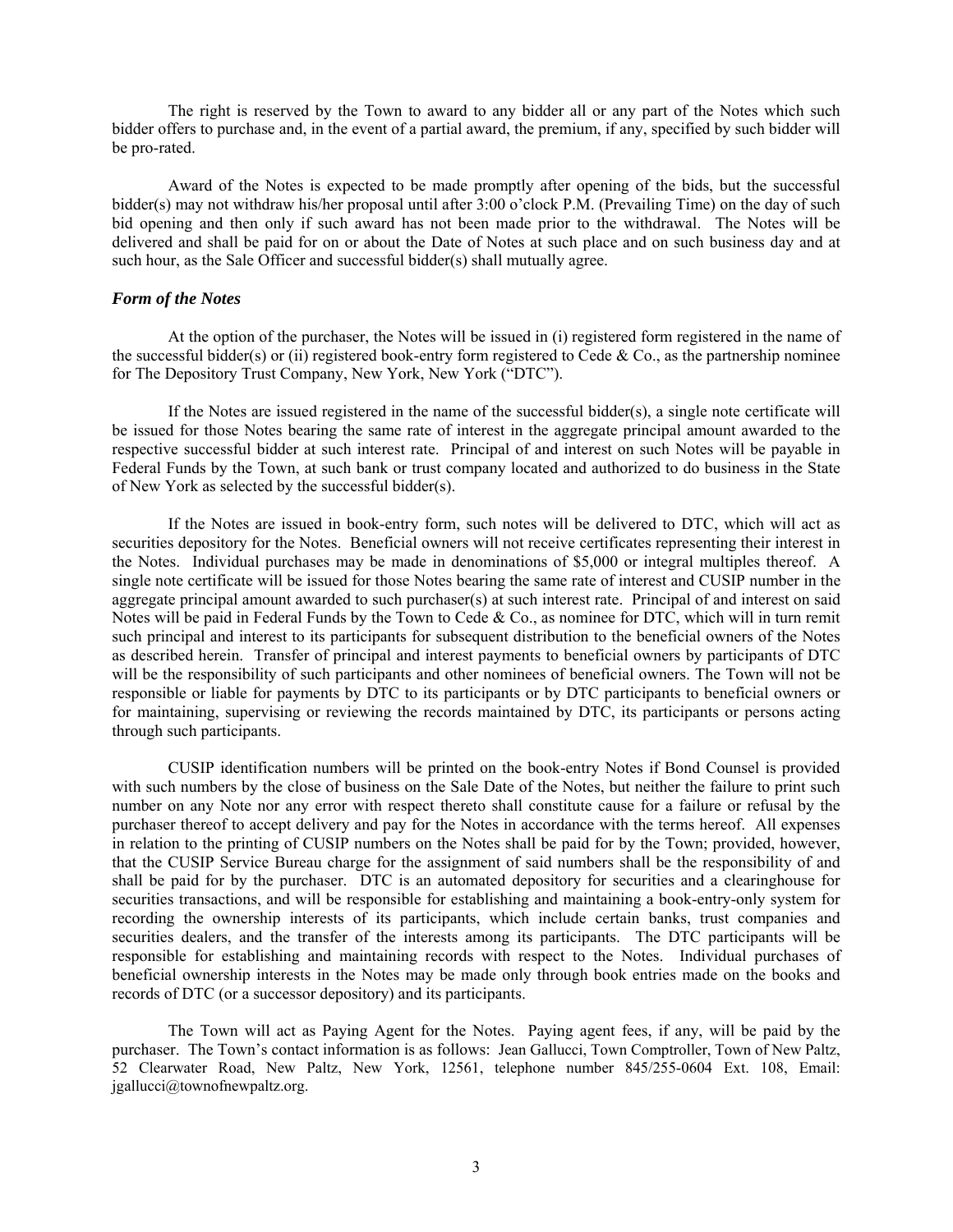#### *Delivery of the Notes*

Said Notes will be delivered on or about the Date of Notes, referred to herein, at no cost to the purchaser, in New York, New York or otherwise as may be agreed with the purchaser; however, if the Notes are issued in book-entry only form, said Notes will be delivered to DTC, Jersey City, New Jersey. The purchase price of said Notes shall be paid in FEDERAL FUNDS or other funds available for immediate credit on said delivery date.

#### *Tax Exemption*

As a condition to each purchaser's obligation to accept delivery of and pay for the Notes, such purchaser(s) will be furnished upon delivery of and payment for the Notes, without cost, in form satisfactory to Bond Counsel, the following dated as of the date of the delivery of and payment for said Notes: (a) a certificate or certificates evidencing execution, delivery and receipt of payment for the Notes, (b) a certificate or certificates dated the date of the Notes and executed by the officer of the Town who executed the Notes on behalf of the Town, stating that (i) no litigation is then pending or, to the knowledge of such officer, threatened to restrain or enjoin the issuance or delivery of the Notes, (ii) the statements contained in the Official Statement relating to the Notes, on the date thereof and on the date of delivery of and payment for the Notes, were and are true in all material respects and did not, and do not, contain any untrue statement of a material fact or omit to state a material fact necessary to make the statements made therein, in light of the circumstances under which they were made, not misleading, and (iii) no authority or proceedings for the issuance of the Notes has or have been repealed, rescinded or revoked, (c) a tax compliance certificate executed by the President of the Board of Education of the Town; and (d) a continuing disclosure agreement executed by the President of the Board of Education of the Town for purposes of Rule 15c2-12 of the Securities Exchange Act of 1934, as amended, as described below.

The Town will designate the Notes as "qualified tax-exempt obligations" pursuant to the provisions of Section 265 of the Code.

## *Obligation of Winning Bidder(s) to Deliver an Issue Price Certificate at Closing*

By submitting a bid, each bidder is certifying that its bid is a firm offer to purchase the Notes, is a good faith offer which the bidder believes reflects current market conditions, and is not a "courtesy bid" being submitted for the purpose of assisting in meeting the competitive sale requirements relating to the establishment of the "issue price" of the Notes pursuant to Section 148 of the Code, including the requirement that bids be received from at least three (3) underwriters of municipal bonds who have established industry reputations for underwriting new issuances of municipal bonds (the "Competitive Sale Requirements"). The Municipal Advisor will advise the winning bidder(s) if the Competitive Sale Requirements were met at the same time it notifies the winning bidder(s) of the award of the Notes. **Bids will not be subject to cancellation in the event that the Competitive Sale Requirements are not satisfied.**

The winning bidder(s) shall, within one (1) hour after being notified of the award of the Notes, advise the Municipal Advisor by electronic or facsimile transmission of the reasonably expected initial public offering price or yield of each maturity of the Notes (the "Initial Reoffering Prices") as of the date of the award.

By submitting a bid, the winning bidder(s) agrees (unless the winning bidder is purchasing the Notes for its own account and not with a view to distribution or resale to the public) that if the Competitive Sale Requirements are not met, it will elect and satisfy either option (1) or option (2) described below. *Such election must be made on the bid form submitted by each bidder. In the event a bidder submits a bid via Parity, such bidder must notify the Municipal Advisor by email (nnadelson@munistat.com) as to such election at the time such bid is submitted.*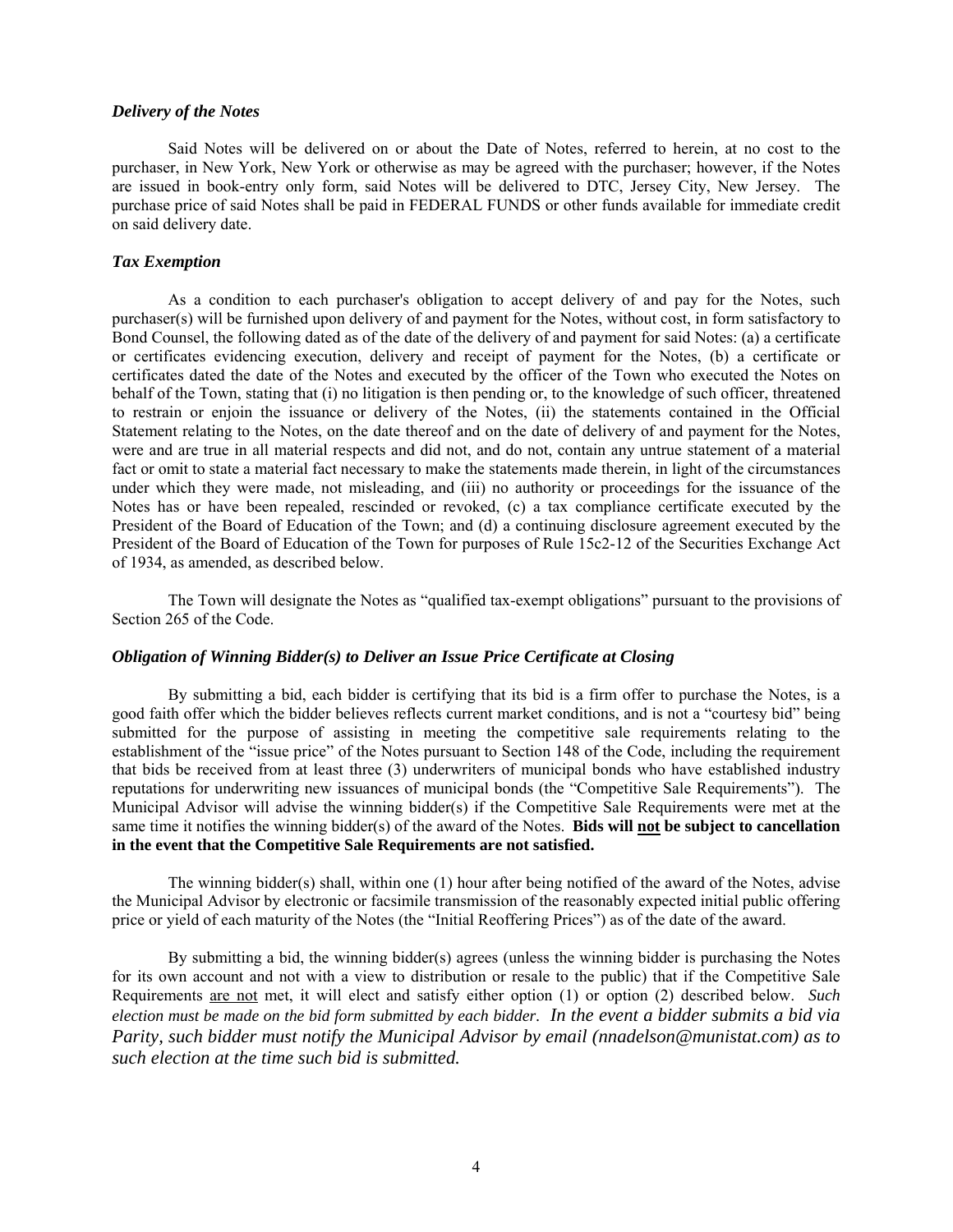#### (1) **Hold the Price**. The winning bidder(s):

(a) will make a bona fide offering to the public of all of the Notes at the Initial Reoffering Prices and provide Bond Counsel with reasonable supporting documentation, such as a copy of the pricing wire or equivalent communication, the form of which is acceptable to Bond Counsel,

(b) will neither offer nor sell to any person any Notes within a maturity at a price that is higher, or a yield that is lower, than the Initial Reoffering Price of such maturity until the earlier of (i) the date on which the winning bidder has sold to the public at least 10 percent of the Notes of such maturity at a price that is no higher, or a yield that is no lower, than the Initial Reoffering Price of such maturity or (ii) the close of business on the 5th business day after the date of the award of the Notes, and

(c) has or will include within any agreement among underwriters, any selling group agreement and each retail distribution agreement (to which the winning bidder is a party) relating to the initial sale of the Notes to the public, together with the related pricing wires, language obligating each underwriter to comply with the limitations on the sale of the Notes as set forth above.

## (2) **Follow the Price**. The winning bidder(s):

(a) will make a bona fide offering to the public of all of the Notes at the Initial Reoffering Prices and provide the Issuer with reasonable supporting documentation, such as a copy of the pricing wire or equivalent communication, the form of which is acceptable to Bond Counsel,

(b) will report to the Issuer information regarding the first price that at least 10 percent of the Notes within each maturity of the Notes have been sold to the public,

(c) will provide the Issuer with reasonable supporting documentation or certifications of such sale prices the form of which is acceptable to Bond Counsel. This reporting requirement, which may extend beyond the closing date of the Notes, will continue until such date that the requirement set forth in paragraph (b) above for each maturity is satisfied, and

(d) has or will include within any agreement among underwriters, any selling group agreement and each retail distribution agreement (to which the winning bidder is a party) relating to the initial sale of the Notes to the public, together with the related pricing wires, language obligating each underwriter to comply with the reporting requirement described above.

For purposes of the "hold the price" or "follow the price" requirement, a "maturity" refers to Notes that have the same interest rate, credit and payment terms.

Regardless of whether or not the Competitive Sale Requirements were met, the winning bidder shall submit to the Issuer a certificate (the "Reoffering Price Certificate"), satisfactory to Bond Counsel, prior to the delivery of the Notes stating the applicable facts as described above. The form of Reoffering Price Certificate is available by contacting Bond Counsel or the Municipal Advisor.

If the winning bidder has purchased the Notes for its own account and not with a view to distribution or resale to the public, then, whether or not the Competitive Sale Requirements were met, the Reoffering Price Certificate will recite such facts and identify the price or prices at which the purchase of the Notes was made.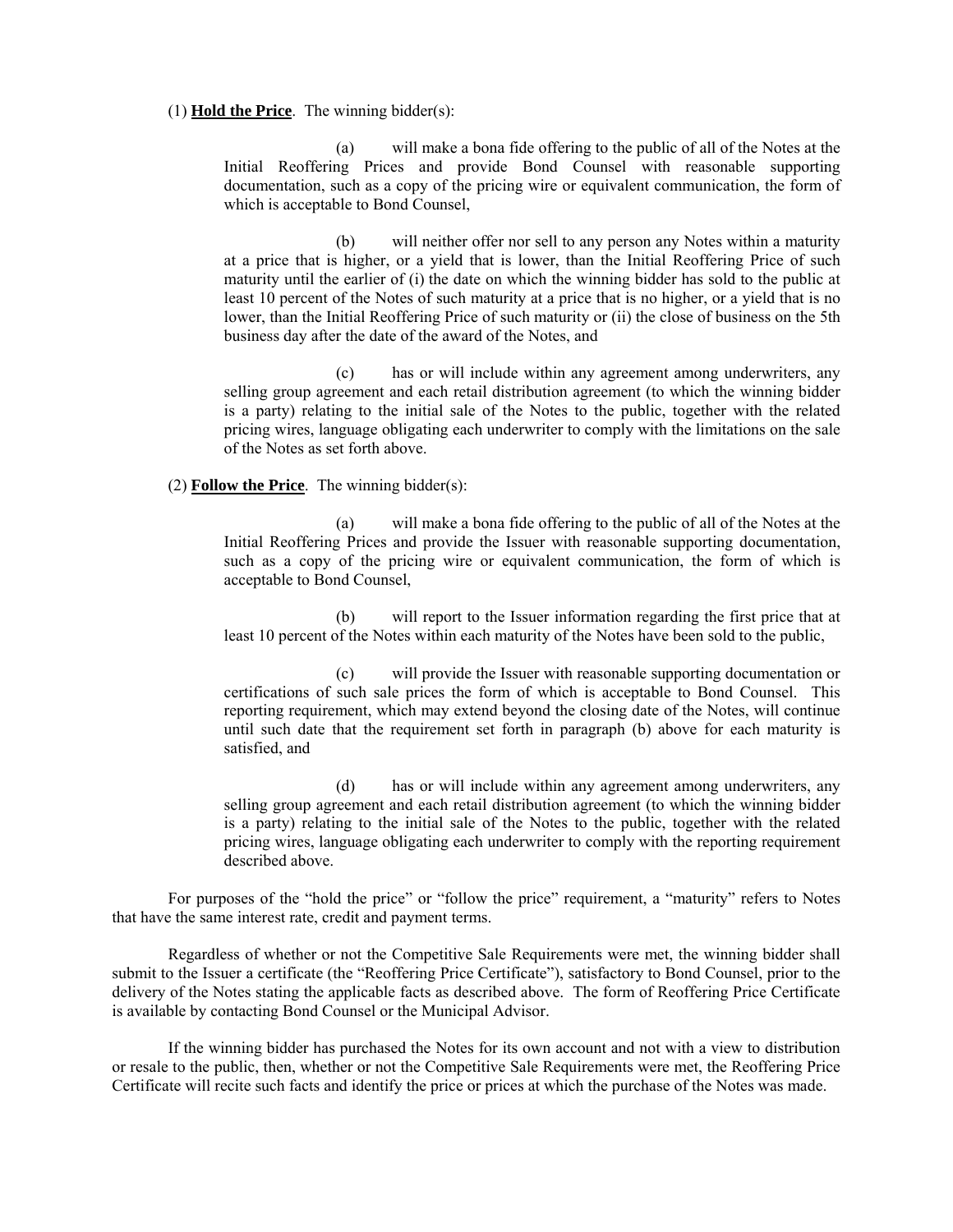For purposes of this Notice, the "public" does not include the winning bidder or any person that agrees pursuant to a written contract with the winning bidder to participate in the initial sale of the Notes to the public (such as a retail distribution agreement between a national lead underwriter and a regional firm under which the regional firm participates in the initial sale of the Notes to the public). In making the representations described above, the winning bidder must reflect the effect on the offering prices of any "derivative products" (e.g., a tender option) used by the bidder in connection with the initial sale of any of the Notes.

#### *Official Statement, Undertaking to Provide Notices of Events and Compliance History*

The Town will provide a reasonable number of Official Statements to each successful bidder within five (5) business days following receipt of a written request therefor made to the Town and its Municipal Advisor. Such request may specify the applicable (a) offering price, (b) selling compensation, (c) rating, (d) credit enhancement and (e) identity and complete name of such bidder and any participating underwriters, and if so, the Preliminary Official Statement will be modified or supplemented by the information so specified. Neither the Town nor its Municipal Advisor shall be liable in any manner for any delay, inaccuracy, or omission on the part of any successful bidder with respect to such request, nor shall the Town's failure, as a result thereof, to provide the Official Statement within the above time period, constitute cause for a failure or refusal by such bidder to accept delivery of and pay for the Notes in accordance with the terms hereof.

The Preliminary Official Statement is in a form "deemed final" by the Town for purposes of Securities and Exchange Commission Rule 15c2-12 ("Rule 15c2-12"), but may be modified or supplemented as noted above. In order to assist bidders in complying with Rule 15c2-12 and as part of the Town's contractual obligation arising from its acceptance of the proposal of the successful bidder(s), at the time of the delivery of the Notes, the Town will provide an executed copy of its "Continuing Disclosure Agreement" (the "Undertaking").

As set forth in the Preliminary Official Statement (see the caption entitled "DISCLOSURE UNDERTAKING"), the Town has not entered into previous undertakings in the past.

#### *Documents Accompanying the Delivery of the Notes*

Upon delivery of and payment for the Notes, the purchaser will be furnished, without cost, the approving opinion of The Law Offices of Jeffrey E. Storch, New York, New York, Bond Counsel to the Town, to the effect that the Notes are valid and legally binding general obligations of the Town, for the payment of which the Town has validly pledged its faith and credit, and all real property within the Town subject to taxation by the Town, is subject to the levy by the Town of such ad valorem taxes, subject to certain statutory limitations imposed by Chapter 97 of the Laws of 2001. Said opinion of Bond Counsel will also state that assuming continuing compliance with certain covenants and the accuracy of certain representations contained in the record of proceedings related to the authorization and issuance of the Notes, (a) interest on the Notes is excluded from gross income for federal income tax purposes and is not an item of tax preference for purpose of the federal alternative minimum tax and the Notes will be designated as qualified tax-exempt obligations as defined in Section 265(b)(3) of the Internal Revenue Code, as amended, (b) interest on the Notes is exempt from personal income taxes imposed by the State of New York and political subdivisions thereof, including The City of New York and the City of Yonkers; (c) the enforceability of the Notes is subject to bankruptcy laws and other laws affecting creditors' rights and the exercise of judicial discretion; and (d) the scope of the engagement of The Law Offices of Jeffrey E. Storch, as Bond Counsel in relation to the Notes, has extended solely to rendering the opinions expressed in said opinion, that said law firm is rendering no opinion other than the opinions expressly stated therein, and that said law firm expresses no opinion on the accuracy or completeness of any documents prepared by or on behalf of the Town for use in connection with the offer and sale of the Notes.

 The purchaser of the Notes will also be furnished, without cost, in form satisfactory to Bond Counsel, (a) a certificate evidencing execution, delivery and receipt of payment for the Notes; (b) a certificate dated the date of the Notes and executed by the officer of the Town who executed the Notes on behalf of the Town, stating that (i) no litigation is then pending or, to the knowledge of such officer, threatened to restrain or enjoin the issuance or delivery of the Notes, (ii) the statements contained in the Official Statement relating to the Notes, on the date thereof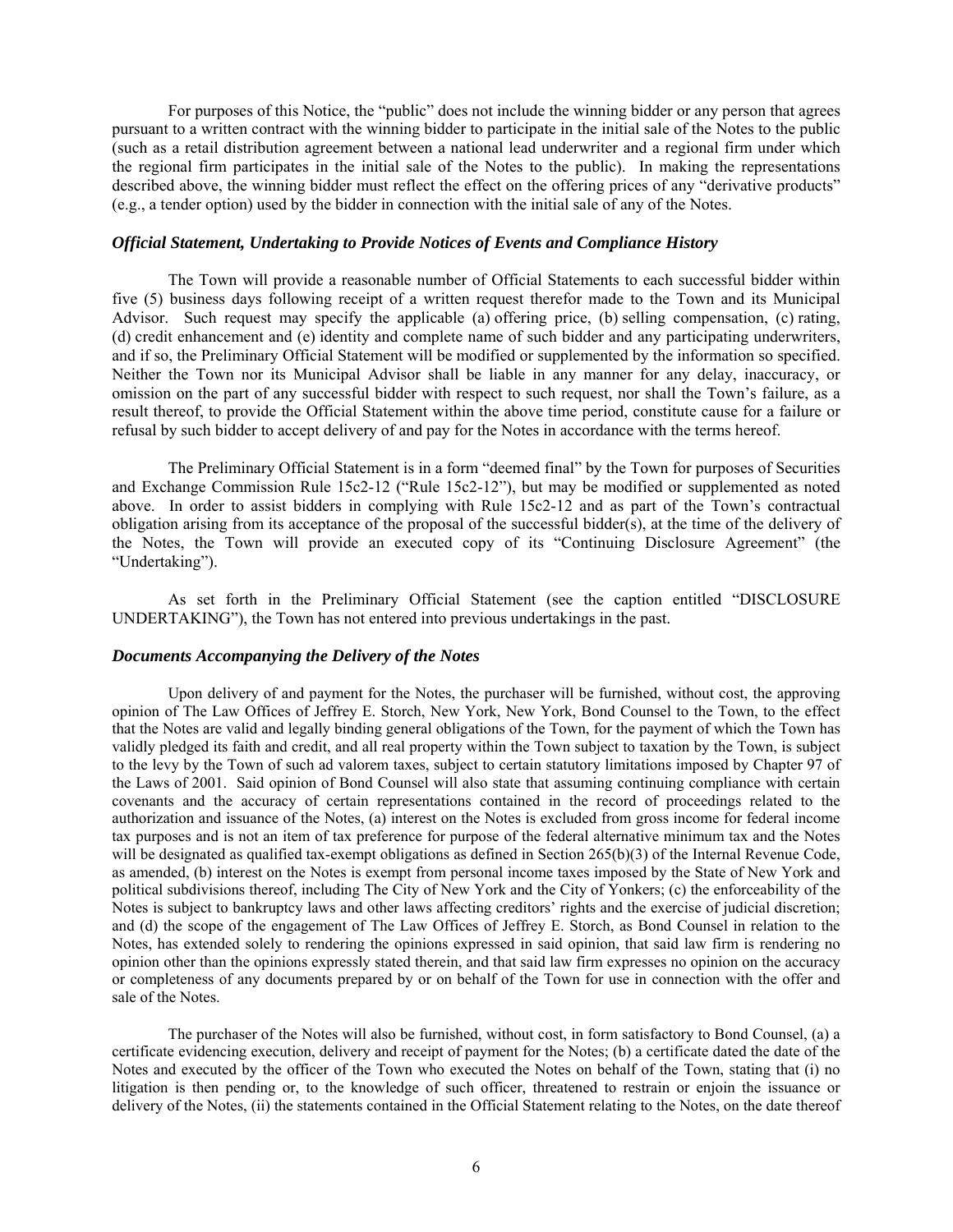and on the date of delivery of and payment for the Notes, were and are true in all material respects and did not, and do not, contain any untrue statement of a material fact or omit to state a material fact necessary to make the statements made therein, in light of the circumstances under which they were made, not misleading, and (iii) no authority or proceedings for the issuance of the Notes have been repealed, rescinded or revoked; (c) a tax compliance certificate executed by the Town Supervisor; (d) a continuing disclosure agreement executed by the Town Supervisor for purposes of Rule 15c2-12 of the Securities Exchange Act of 1934, as amended (the "Rule"), promulgated by the Securities and Exchange Commission, as described below.

#### *Contact Information*

The Town's contact information is as follows: Jean Gallucci, Town Comptroller, Town of New Paltz, 52 Clearwater Road, New Paltz, New York, 12561, telephone number 845/255-0604 Ext. 108, Email:  $j$ gallucci $@$ townofnewpaltz.org.

Copies of this Notice of Sale and the Preliminary Official Statement prepared in connection with the sale of the Notes may be obtained upon request from the offices of Munistat Services, Inc., 12 Roosevelt Avenue, Port Jefferson Station, New York 11776, telephone number (631) 331-8888 and website: http://www.munistat.com.

TOWN OF NEW PALTZ, ULSTER COUNTY, NEW YORK

By: /s/ NEIL BETTEZ

Town Supervisor

Dated: September 10, 2019